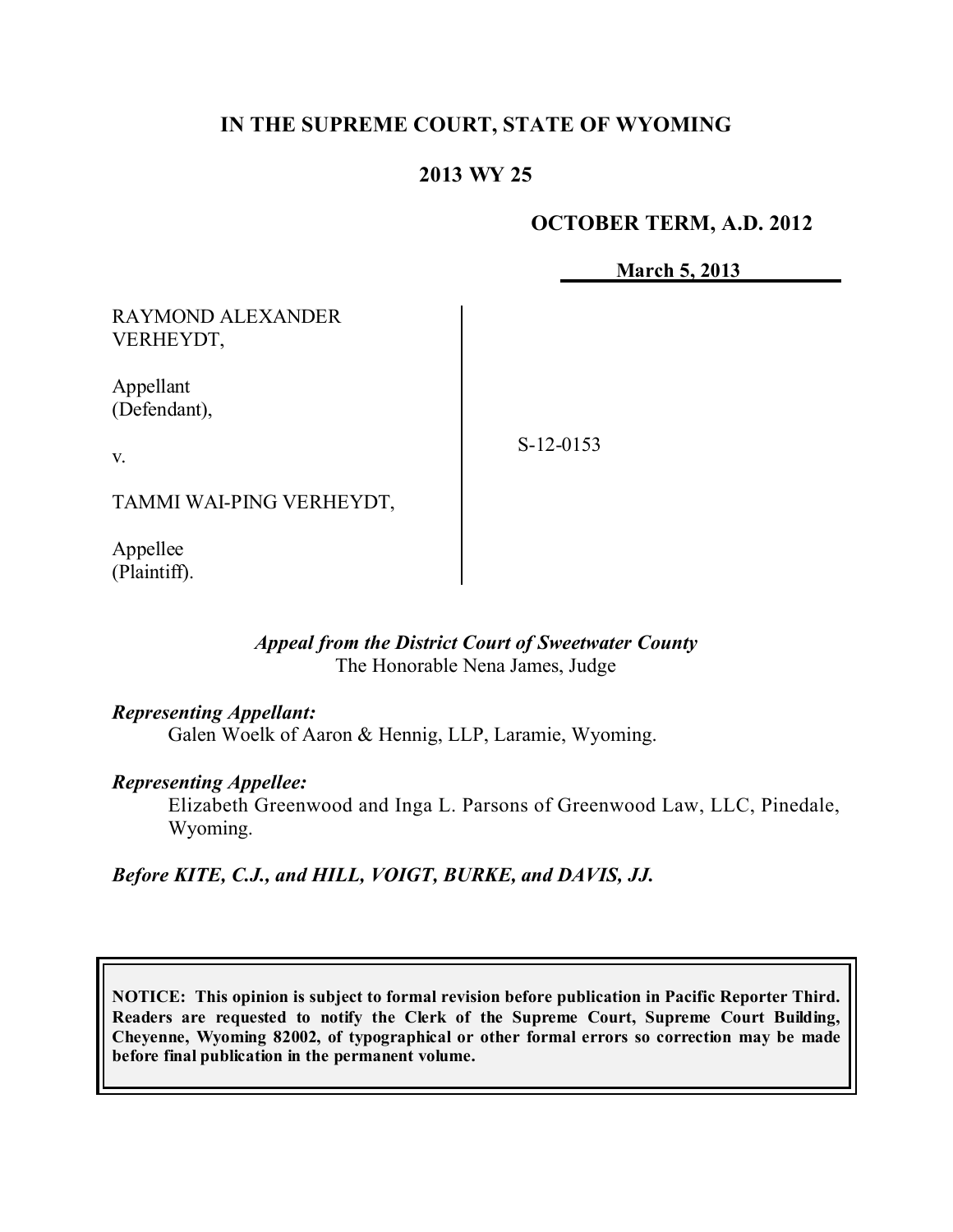# **KITE, Chief Justice.**

[¶1] Tammi Wai-Ping Verheydt (Wife) and Raymond Alexander Verheydt (Husband) were divorced by decree entered February 27, 2012. Husband appeals, claiming the district court abused its discretion in imputing his monthly income and ordering him to pay child support for several months when he was living in the marital home after Wife filed for divorce and ordering him to pay half the cost of the children's past and future activities as an upward deviation of child support. Husband also contends the district court deprived him of due process in making the above rulings without evidentiary support. We find that Husband waived his right to assert these claims on appeal and we affirm the district court's rulings.

### **ISSUES**

[¶2] Husband presents the issues for this Court's determination as follows:

- 1. The District Court imputed income to [Husband] without evidence supporting its findings.
- 2. The District Court's upward deviation in child support is not supported by evidence, and does not conform to Wyoming's statutory requirements.
- 3. The District Court cannot order child support and an upward deviation to that support, for time in which a parent resides with his children.
- 4. The District Court deprived [Husband] of his right to due process when it entered an order having no evidentiary support.

[¶3] Wife asserts Husband waived any due process claim by agreeing to proceed by oral argument rather than an evidentiary hearing; conceded or at least did not dispute the facts the district court relied upon in entering its order; and is estopped from challenging the decree because he approved it. Alternatively, she maintains the district court acted within its discretion in entering the decree based upon the undisputed evidence.

[¶4] We conclude the issue for our determination is whether Husband is precluded from asserting his claims on appeal because he expressly waived his right to be heard, agreed to proceed without an evidentiary hearing, did not object to the district court deciding the matters based upon the pleadings, submissions and oral arguments of counsel, and did not request the opportunity to present evidence.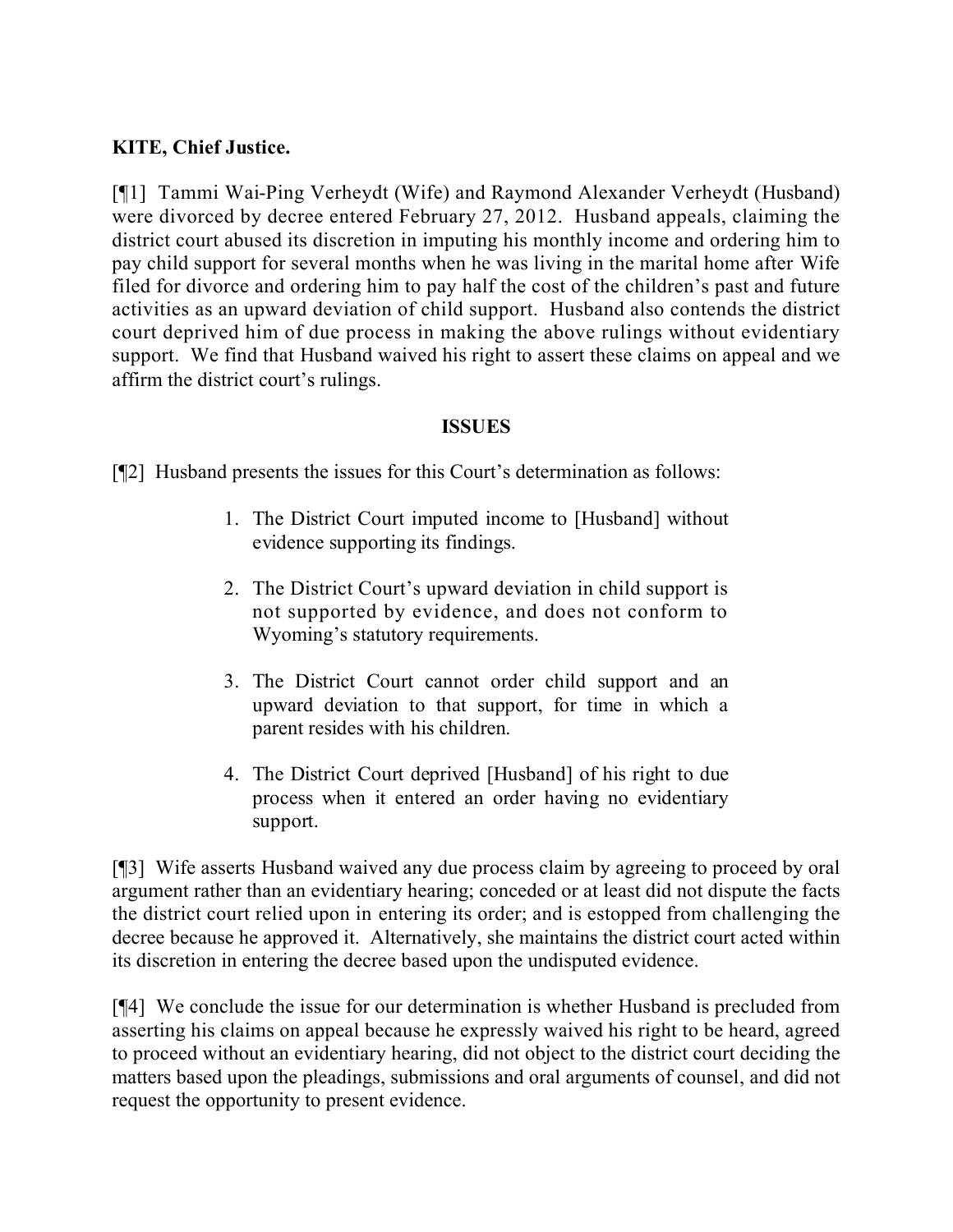### **FACTS**

[¶5] The parties were married in 1994. They had three children during the marriage: AMV, born in 1999, and MOV and MSV, twins, born in 2001. Wife filed for divorce in January of 2011. She requested the district court award the parties joint legal custody of the children and sought primary physical custody. At the time she filed her complaint for divorce, Wife also filed motions for temporary custody of the children and temporary possession of the marital home. In the motion, she stated the parties had not formally separated but she had asked Husband to leave the marital residence.

[¶6] After a hearing on the motions, the district court on May 4, 2011, entered an order in which it found that both parties were very involved with the children and were entitled to remain in the marital home "because ejecting either from the premises would work a disservice to the minor children." The district court awarded the parties joint legal custody and Wife primary care, ordered the parties to exercise visitation as they had been and ordered that neither party be required to leave the residence. In July of 2011, pursuant to a second motion filed by Wife, the district court entered an order requiring Husband to move out of the home and giving Wife temporary custody of the children during the divorce proceedings.

[¶7] In August of 2011, the parties participated in mediation and reached a settlement agreement concerning the division of their property. They expressly reserved for later resolution the issues of child custody, visitation and support. Subsequently, the parties entered into a marital settlement, child custody, visitation, and child support agreement. Pertaining to the issues on appeal, the parties agreed that Husband was obligated to pay Wife \$1,000 per month for child support based upon an imputed net income for Husband of \$5,600 per month and Wife's net income of \$6,400. They agreed that Husband had paid no child support in the fourteen months since Wife filed for divorce. They also agreed Husband would pay \$7,000 in back child support for the seven month period after he moved out of the marital home in August of 2011 through the divorce trial scheduled in February of 2012. The parties asked the district court to determine what amount in back child support Husband should pay for the seven months in which he continued to live in the marital home after Wife filed for divorce. The parties also agreed the children should continue with ice skating and dance activities in which they had participated since they were young and Husband had not contributed financially to the costs of those activities since the divorce was filed. They agreed the district court should determine how the future costs of the activities should be apportioned between them and what amount, if any, Husband should have to pay to Wife for the children's past activity costs.

[¶8] The agreement also contained the following provisions:

6.1 Waiver of Hearing. In the event Wife seeks a divorce, Husband expressly consents to an immediate hearing upon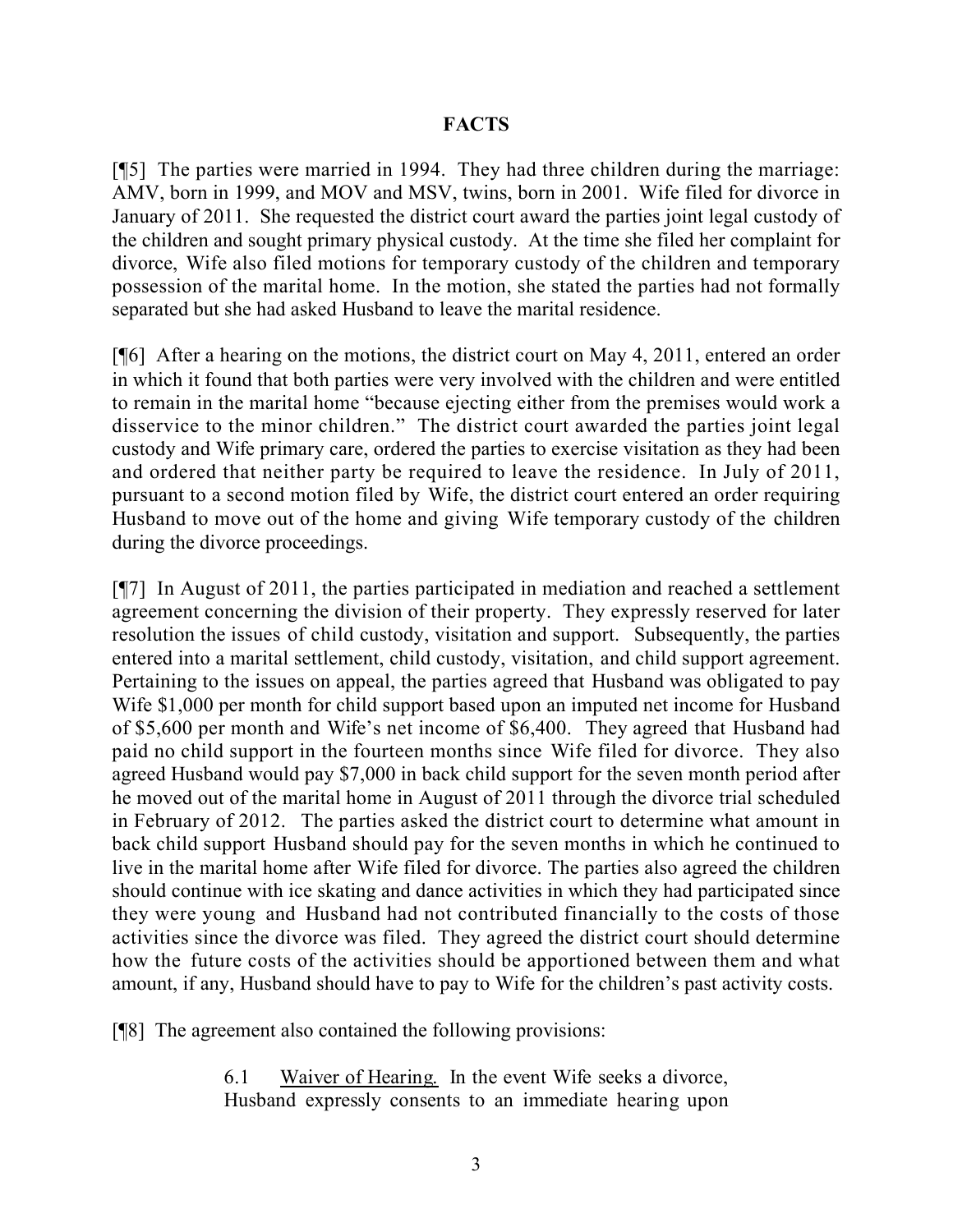the Wife's Complaint for divorce without notice to the Husband of the time and place of said hearing, hereby waiving his right to be heard in the defense of the matters alleged in the Complaint, or to be present and cross-examine witnesses of the Wife, and further agrees to the entry of judgment herein against him if the Court determines the Wife to be entitled to a divorce. This waiver is contingent upon the Court approving and adopting the terms of this Agreement.

. . . .

6.3 Understanding of the Parties. The parties, with the advice of their counsel, have ascertained and weighed all facts and circumstances likely to influence their judgment, and they clearly understand and assent to all the provisions hereof. It is understood and agreed between the parties that the provisions of this Agreement shall constitute a full and final settlement of all issues concerning division of property, property rights, financial obligations, alimony, support, attorney's fees and court costs, and any and all claims of any kind whatsoever which either party may have against each other.

6.4 Fairness and Absence of Duress. This Agreement is entered into freely and voluntarily and without duress by either party or by the agents of either party against the other. Each party has had adequate time to carefully consider all the provisions of this Agreement. The parties acknowledge that they are entering into this Agreement freely and voluntarily, that they have ascertained and weighed all of the facts and circumstances likely to influence their judgment herein, that they have sought and obtained legal advice independently of each other, that they are satisfied in every respect with the advice and representation they have received from their respective attorneys, and that they clearly understand and agree to all terms and provisions of this Agreement.

[¶9] The district court set a hearing on the unresolved issues for February 27, 2012. The parties filed their settlement agreement in district court that same day and also presented to the court a divorce decree approved as to form and content by their respective attorneys. Consistent with the settlement agreement, the decree stated that the parties had reached an agreement on many of the issues, including some related to child support, but were seeking court assistance in resolving a few limited issues. The decree stated further that the parties' agreement constituted a full, complete and final settlement agreement as to the matters it included. As it relates to this appeal, the decree found that the parties had agreed Husband would pay Wife \$1,000 per month for child support based upon an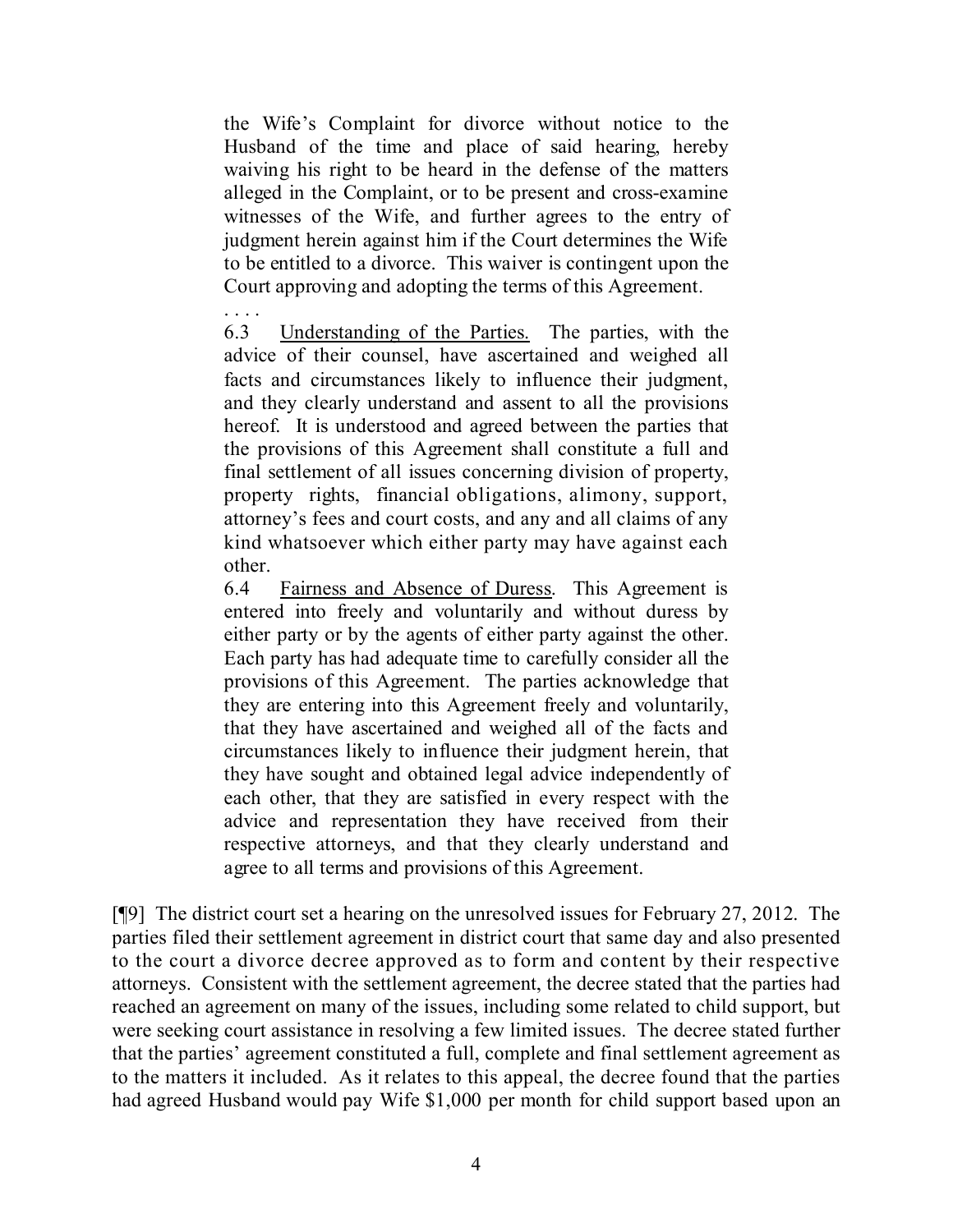imputed net income for Husband of \$5,600 and Wife's net income of \$6,400 and ordered Husband to make those payments.

[¶10] Addressing the matters not resolved by the parties' agreement, the decree the parties submitted stated:

> 11. Outstanding Matters: The Court was asked to determine certain limited issues with respect to the parties' divorce involving outstanding financial contributions of the parties and how the Court would distribute such expenditures and obligations both past and future. The Court heard the argument of counsel on those issues, reviewed the pleadings, and was otherwise advised in the premises.

The first five pages of the decree, including the provisions quoted above, are typewritten. On the sixth page of the proposed decree, paragraphs *i* and *k* contained blanks which the parties intended the district judge to fill in as shown in paragraph 15 of this opinion.

[¶11] With the settlement agreement and the parties' proposed divorce decree before it, the district court prepared to hear the parties' arguments. Prior to the hearing, the district court met with the parties' attorneys who advised the district court their clients were willing to proceed without an evidentiary hearing, solely on the basis of the pleadings, submissions and the attorneys' arguments. The court convened the hearing. Both the parties and their attorneys were present. The court characterized the hearing as "a final hearing" in the proceedings and indicated its understanding that the parties had been working hard to settle the case and only two issues remained for resolution at the hearing. The court informed the parties it had reviewed the documents on file and asked for argument on the remaining issues. No objection was made and no request was made for an evidentiary hearing.

[¶12] Through counsel, Wife presented two exhibits showing a breakdown of the costs of the children's skating and dance activities in the fourteen month period since she filed for divorce. Counsel stated that the total costs for the period were \$43,558.03 and Wife had paid the entire amount.<sup>1</sup> Counsel further stated Wife was asking Husband to pay half of the past and future costs of the skating and dance activities, but was not asking him to pay the cost of the children's other activities. She explained that Husband received half

 <sup>1</sup>From a young age, two of the children had participated in competitive skating and all three children had participated in competitive dancing. Counsel for both parties characterized these activities as high level activities involving competition on a national level with the hope the children would qualify for the Olympics. The settlement agreement states the parties supported the children continuing these activities despite the expense, Wife had paid all of the costs since filing for divorce and the parties agreed the court should determine how the past and future costs of the activities should be apportioned between them.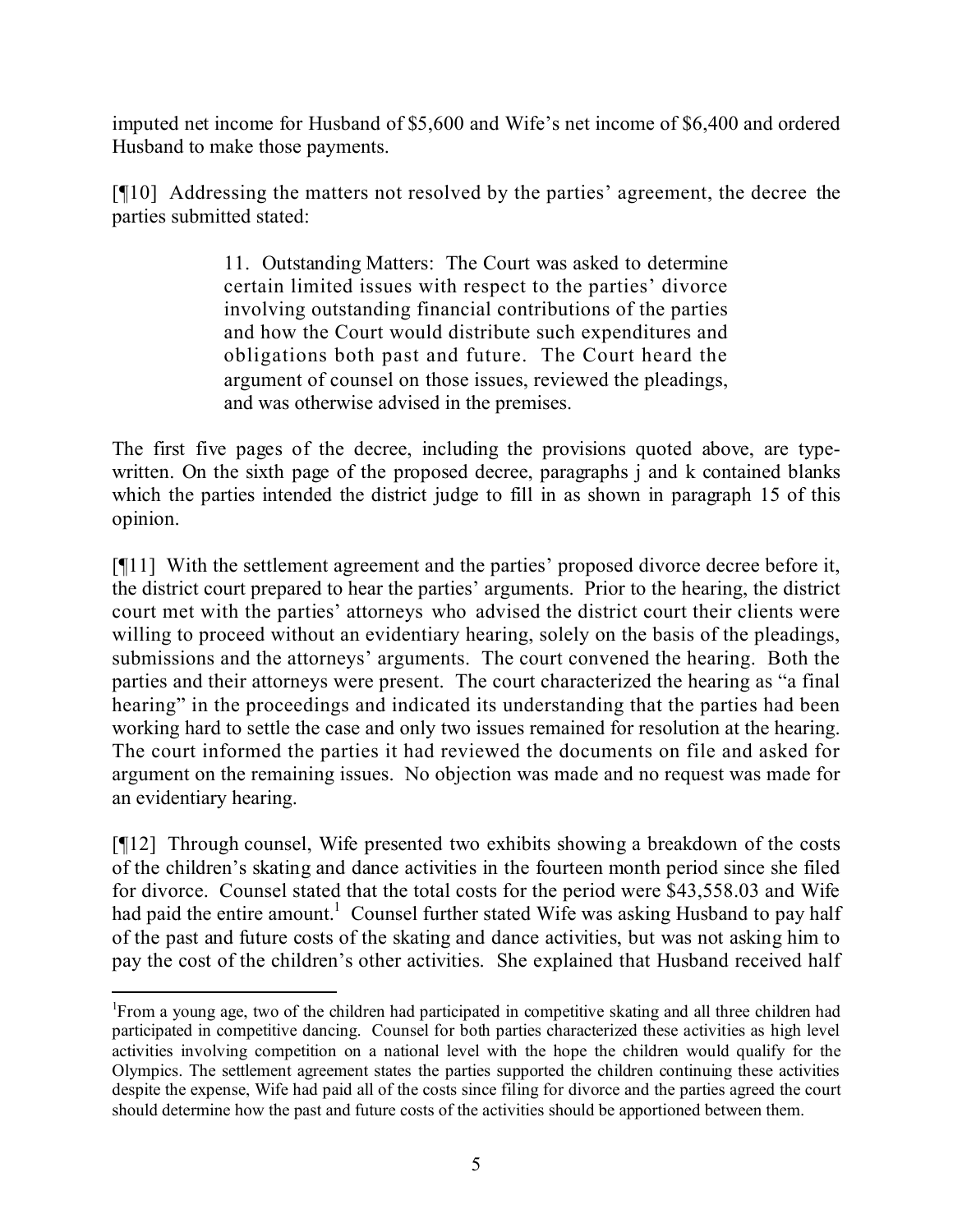of the marital property, including several rental properties, half the proceeds from the sale of the parties' airplane and \$60,000 in cash. As to the second issue, Wife's counsel argued that Husband should be required to pay \$1,000 per month, or \$7,000 total, for the seven months in which he lived in the marital home after she filed for divorce. Counsel stated that Wife had paid all of the children's and house related expenses during that time and Husband had provided no financial assistance.

[¶13] Through his counsel, Husband asserted the \$43,000 Wife paid for the children's activities in the prior fourteen months was outrageous and it would not be possible for the parties to continue paying those costs after the divorce. Counsel acknowledged the \$43,000 was consistent with the cost in prior years and Wife was not overstating the cost. While conceding that it was fair for Husband to pay \$1,000 per month child support from the time he moved out of the marital home, counsel argued it was not fair to in essence quadruple that amount by requiring Husband to also pay half of the cost of the children's expensive activities. Counsel agreed Husband "probably is underemployed because he was going to school" but asserted he did not have money to pay \$21,000 per year toward the children's activities. In response to the court's question about whether Husband believed he should not have to pay any of the activities' expense, counsel indicated Husband might be able to pay a small portion but would not have much money left after paying \$1,000 per month in child support. Counsel stated Husband did not want the children to give up the activities but suggested they could perhaps switch to less expensive recreational programs. Counsel also argued Husband should not be required to pay child support for the seven months after Wife filed for divorce because he was living in the basement of the home where the children lived and caring for them during that time. When asked whether Husband's child support obligation for that seven month period should be higher than \$1,000 per month because he contributed nothing toward the children's financial support or for living expenses such as rent or utilities, counsel responded negatively.

[¶14] In rebuttal, Wife's counsel clarified that the parties did not impute \$5,600 as income to Husband; rather, Husband had \$2,600 actual income from rental property and they had agreed to impute an additional \$3,000 in income to him because, despite a master's degree in psychology, the ability to speak seven languages, and the fact that he is an airline pilot, he had not worked for years but had relied instead on Wife's earnings. Counsel disputed Husband's claim that he was primarily responsible for caring for the children during the seven months he continued to live in the marital home after Wife filed for divorce, asserting Wife was involved in their care as much or more than he was. She further argued Husband's claimed inability to pay child support and contribute to the children's activities expense was a result of his own choices, specifically his choice not to rent two properties he received in the property settlement and not to work before, during or after his one week of courses or while taking on-line classes.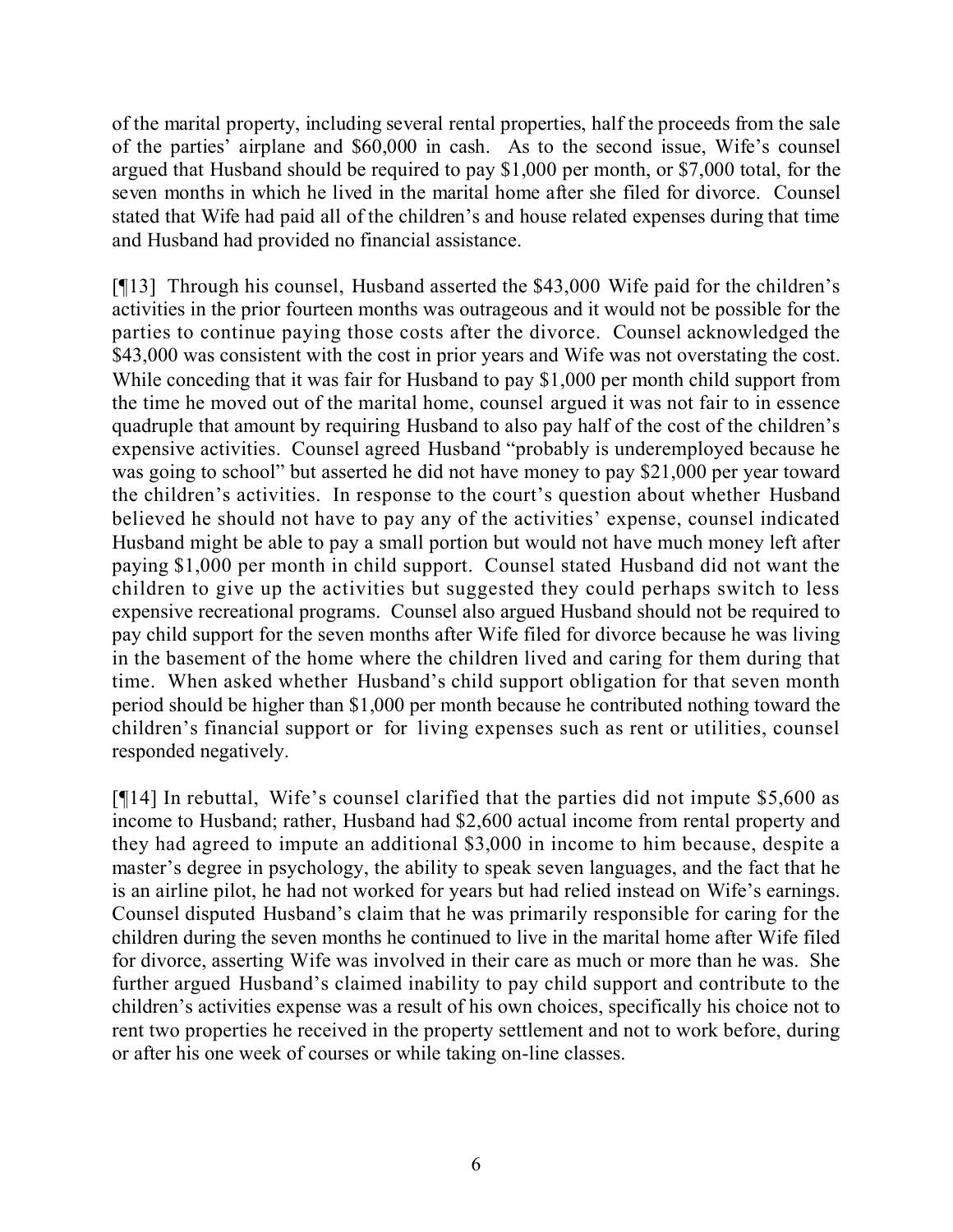[¶15] After hearing the parties' arguments, the district court issued a ruling from the bench. No objection was made to the ruling, the process leading up to it or the lack of an evidentiary hearing. The district court reduced its oral ruling to writing by filling in the blanks in the parties' proposed decree as follows:

> j. The Court further finds the Defendant should pay an additional amount of child support arrearages for the seven month period prior to him being ordered to leave the marital residence in the amount of *\$7,000.00* to be paid within *120* days of the date of this Decree.<sup>2</sup>

> k. The Court finds as to the costs of past and future activities of the minor children, those should be paid for by the parties on the following proportionate share: *50%* for Plaintiff and *50%* for Defendant *[parties' language deleted*] of past activity expenses*[.] [parties' language deleted]* Defendant owes Plaintiff for past activity expenses for the minor children *\$21,779.00* to be paid within *180* days of the date of the Decree. [*50% going forward capped at \$30,000.00 per calendar year*.]

[¶16] Two weeks after the decree was entered, a different attorney entered an appearance on Husband's behalf and filed a motion to alter, amend or enter a new judgment and request for a hearing. The motion asserted that the parties' agreement did not resolve "and specifically excluded from settlement" the amount Husband should pay for past and future costs of the children's activities and for child support while he was living in the marital residence. It further asserted that Husband did not waive his due process right or consent to have the above issues adjudicated without a trial, the presentation of evidence and the right to examine, explain or rebut evidence presented at a hearing. As grounds for the motion, Husband cited W.R.C.P.  $59(a)(1)$  (irregularity in the proceedings), W.R.C.P. 59(a)(5) (error in the assessment of recovery), W.R.C.P. 59(a)(6) (order not sustained by sufficient evidence) and W.R.C.P. 59(a)(8) (error of law); W.R.C.P. 60(b)(4) (decree void as a matter of law); Wyo. Stat. Ann. § 20-2-307 (LexisNexis 2011) (deviation from presumptive child support must be based upon specific finding that presumptive amount is unjust or inappropriate); Wyo. Stat. Ann. § 20-2-308 (LexisNexis 2011) (requiring financial affidavits or testimony for child support order) and Wyo. Const. art. 1, § 6 (due process). Husband asked the district court to strike paragraphs j and k of the decree and schedule an evidentiary hearing to resolve those issues.

<sup>&</sup>lt;sup>2</sup> The 120 day time period in paragraph j and the 180 days in paragraph k were provided by Husband's counsel in response to the district court asking when Husband wanted to make the payments.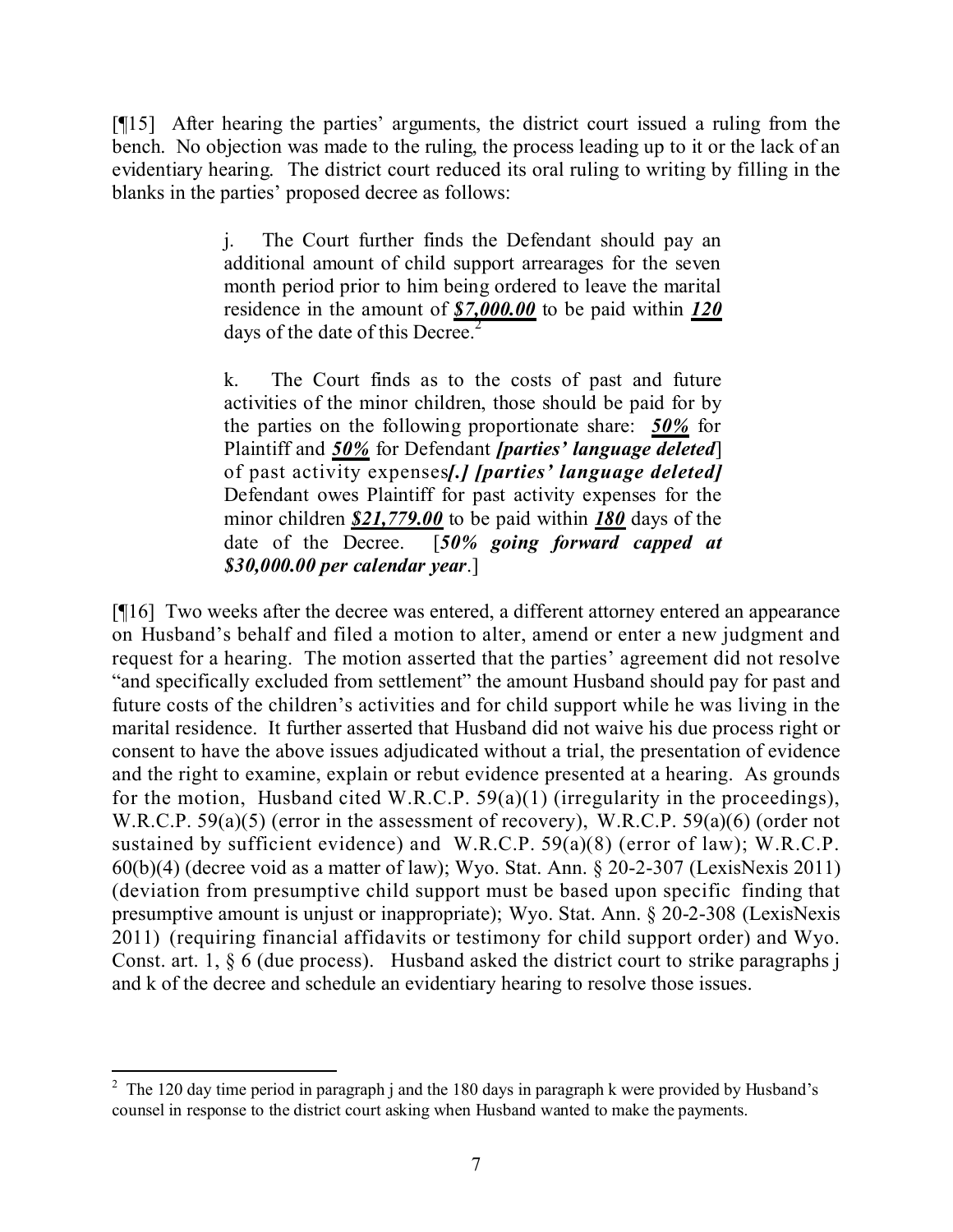[¶17] Wife responded to the motion asserting that Husband had approved the decree before the district court entered it. She further claimed Husband had agreed to proceed on the unresolved issues by oral argument rather than an evidentiary hearing. She attached the affidavit of the children's guardian ad litem stating that she was present when counsel for the parties met with the district court prior to the hearing and represented that their clients were willing to proceed without an evidentiary hearing. Wife further asserted Husband did not at any time object to proceeding by oral argument or request an evidentiary hearing. Wife maintained there were no significant factual disputes concerning the cost of the children's past and future activities or Husband's imputed income. She asserted Husband either conceded or did not dispute the facts concerning the children's activities.

[¶18] The district court apparently did not rule on Husband's motion. The parties agree the motion was deemed denied pursuant to W.R.C.P. 6(c)(2) on June 11, 2012. Husband filed his notice of appeal to this Court two days later.

## **STANDARD OF REVIEW**

[¶19] Husband claims the district court abused its discretion in ordering him to pay \$7,000 in back child support and half of the children's past and future activities expenses. Determinations concerning child support are generally left to the district court's discretion. *Witowski v. Roosevelt*, 2009 WY 5, ¶ 13, 199 P.3d 1072, 1076 (Wyo. 2009). In determining whether an abuse of discretion occurred, our core inquiry is the reasonableness of the district court's decision. *Hanson v. Belveal*, 2012 WY 98, ¶ 14, 280 P.3d 1186, 1192 (Wyo. 2012).

[¶20] Husband also claims the district court denied his right to due process. Whether a court's action has violated a party's right to due process is a question of law which we review *de novo*. *Kelly v. Kilts*, 2010 WY 151, ¶ 9, 243 P.3d 947, 950 (Wyo. 2010).

[¶21] Wife claims Husband waived his right to due process and to assert error in the district court's rulings. While the question of waiver is often one of fact, when the facts and circumstances relating to the subject are admitted or clearly established, waiver becomes a question of law which we consider *de novo*. *Wyo. Worker's Safety & Comp. Div. v. Wright*, 983 P.2d 1227, 1231 (Wyo. 1999), overruled on other grounds, *Torres v. State ex rel. Wyo. Workers' Safety & Comp. Div.,* 2004 WY 92, 95 P.3d 794 (Wyo. 2004).

## **DISCUSSION**

[¶22] Husband asserts the district court improperly and without evidentiary support used the imputed income to which he stipulated for calculating future child support and child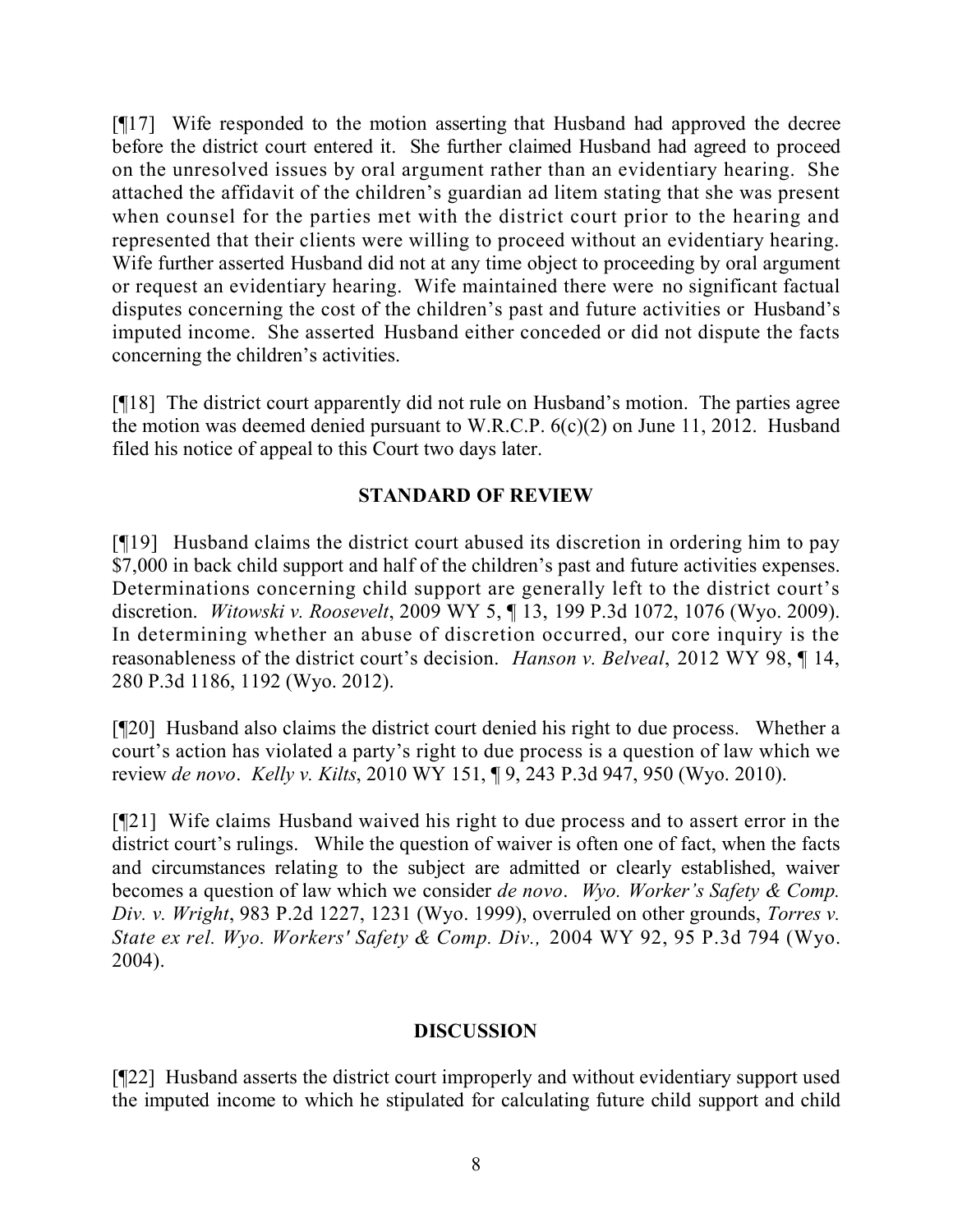support for the period from January to August 2011 to figure child support for the period from August 2011 to February 2012. He asserts the district court also improperly used the imputed income amount to establish a base line for deviating upward from the presumptive amount and ordering him to pay an additional amount for the children's activities. Husband contends the amount the district court ordered him to pay for the children's activities amounts to child support and, as such, constituted an upward deviation from the presumptive child support which the district court imposed in a manner contrary to law. Husband further contends the district court improperly ordered him to pay child support for the period he was living in the residence and caring for the children. Finally, Husband contends the district court made its rulings without providing him an opportunity to present evidence in violation of his right to due process. We begin our discussion with Husband's due process claim.

[¶23] The Fourteenth Amendment to the United States Constitution and article 1, § 6 of the Wyoming Constitution provide that no person may be deprived of property without due process of law. Notice and the opportunity to be heard are the touchstones of due process. *Kelly*, ¶ 17, 243 P.3d at 952. Except in emergency situations, notice and a meaningful opportunity to be heard must be afforded to a litigant before his property interests can be terminated. *Id*.

> The notice and opportunity for hearing must be appropriate to the particular type of case, and the opportunity to be heard must be at a meaningful time and in a meaningful manner. *Id*. The party claiming an infringement of his right to due process has the burden of demonstrating both that he had a protected interest and that such interest was affected in an impermissible way. *Id*. The question is whether there has been a denial of fundamental fairness.

## *Id*.

[¶24] The right to due process can be waived. *Wright*, 983 P.2d at 1232; *Jones v. Jones*, 903 P.2d 545, 548 (Wyo. 1995). *See also D.H. Overmyer Co. v. Frick Co*., 405 U.S. 174, 184-187, 92 S.Ct. 775, 781-83, 31 L.Ed.2d 124 (1972), citing *National Equipment Rental, Ltd. v. Szukhent*, 375 U.S. 311, 315-316, 84 S.Ct. 411, 11 L.Ed.2d 354 (1964) and *Boddie v. Connecticut*, 401 U.S. 371, 378-379, 91 S.Ct. 780, 28 L.Ed.2d 113 (1971). A waiver occurs when there is an intentional relinquishment of a known right manifested in an unequivocal manner. *Cathcart v. Meyer*, 2004 WY 49, ¶ 21, 88 P.3d 1050, 1060 (Wyo. 2004); *Jensen v. Fremont Motor Cody. Inc.*, 2002 WY 173, ¶ 16, 58 P.3d 322, 327 (Wyo. 2002). While the intent to waive may be implied from conduct, the conduct should speak the intent clearly. *Id*. Silence or delay in asserting a right without more does not constitute the unequivocal manifestation of intent required for a claim of waiver. *Jensen*, ¶ 20, 58 P.3d at 327-28. To support a claim of waiver there must be an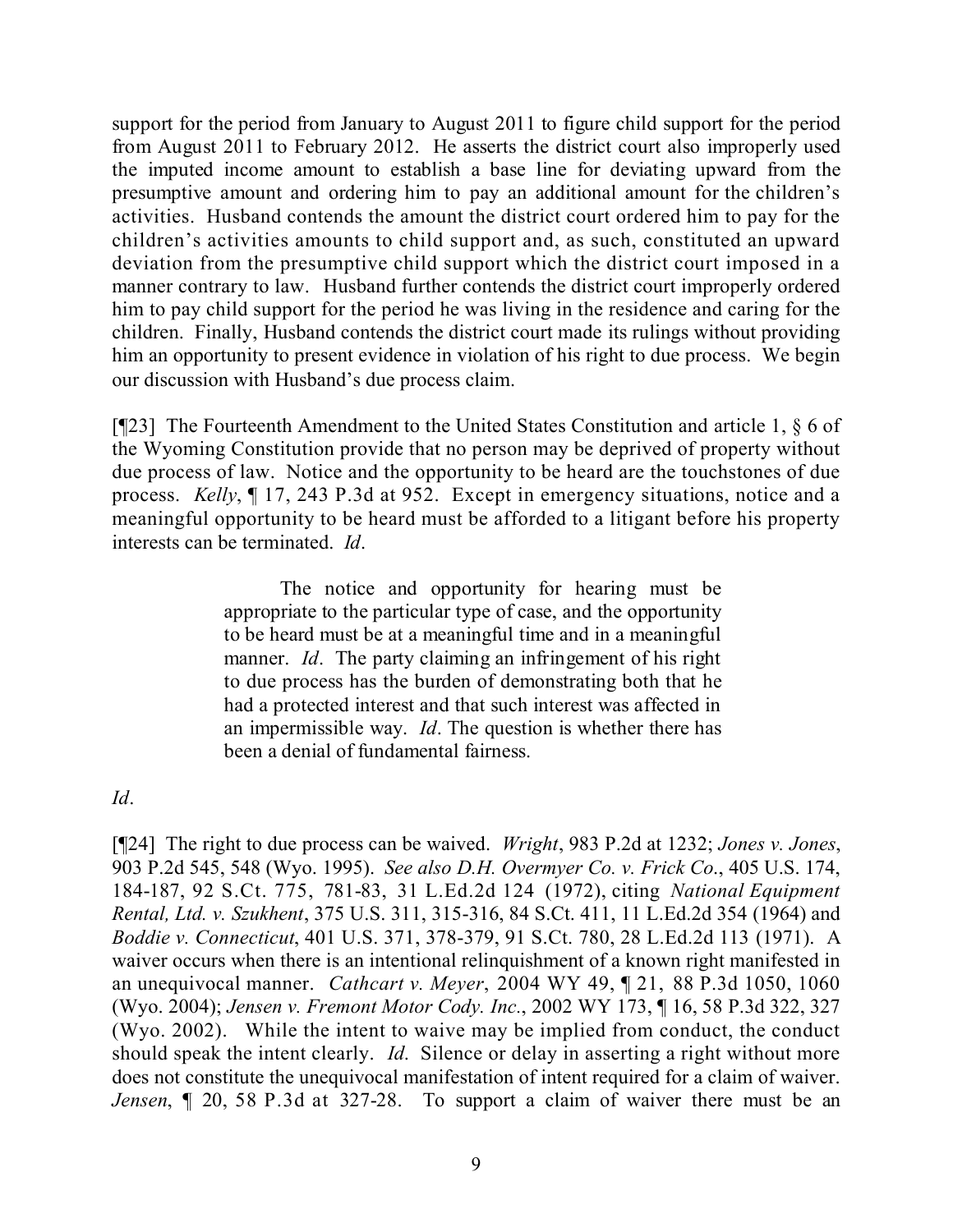obligation to speak or the silence or inaction must be of such duration that is shows an intent to yield a known right. *Id*.

[¶25] In *Wright*, 983 P.2d at 1230, an employee's claim for worker's compensation benefits was referred to the medical commission (commission) for hearing. The commission issued an order expediting the case and giving the parties ten days to request reconsideration of the decision to expedite. No one objected or asked for reconsideration. After the commission denied some of his claims, the employee sought review in district court where, for the first time, he challenged the commission's authority to expedite the proceedings. Agreeing that the commission lacked the authority, the district court reversed and remanded the case for a full evidentiary hearing. The Division appealed and this Court reversed the district court, holding the employee waived his right to challenge the expedited procedure when he did not object or request reconsideration at the time the commission issued the order expediting the case. *Id*. at 1231.

[¶26] In reaching that result, we found it significant that the employee remained silent and fully participated in the expedited proceeding without any complaint concerning the proceeding. We said:

> Wright's active participation in the proceedings invited the Commission to exercise authority he now claims to be beyond statutory allocation. Because Wright abandoned the opportunity to allow the agency to remedy alleged procedural defects, he waived both his claim regarding the statutory basis for the Commission's actions and his procedural due process claim.

*Id*. at 1232. We said further:

Wright's failure to object to the expedited procedure prior to and during the proceeding, and his active participation in the proceedings, renders his claims on appeal waived. \* \* \* We will not condone the practice of actively and willingly participating in an agency proceeding, only to appeal the process when an adverse ruling is the result.

*Id*. at 1233.

[¶27] In the present case, the record clearly supports Wife's claim that Husband waived his right to an evidentiary hearing. The parties' settlement agreement contains an express waiver by Husband of a hearing on Wife's complaint for divorce including waiver of notice, the right to be heard and the right to be present and cross-examine witnesses. Husband expressly acknowledged in the agreement that he waived his rights with the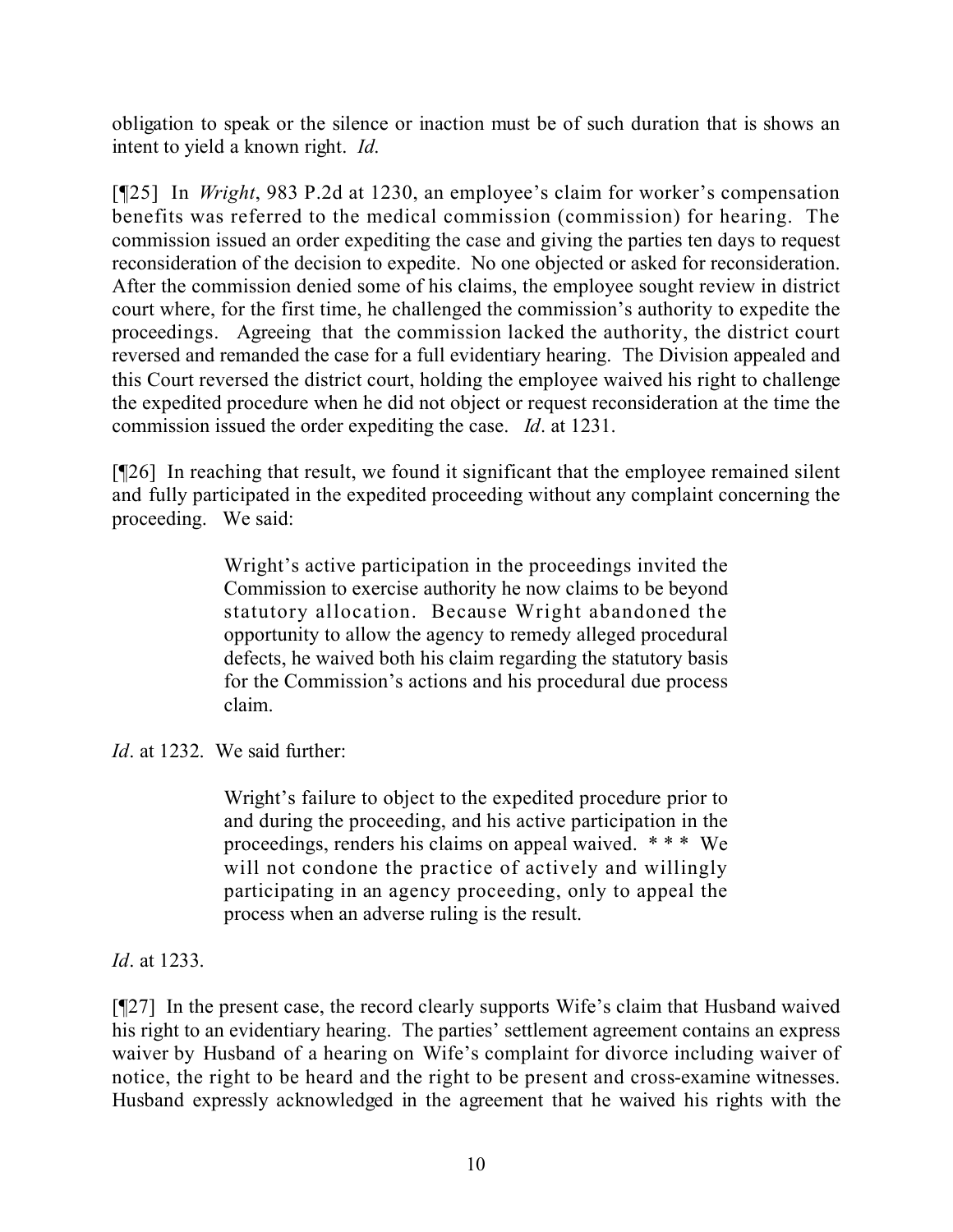advice of counsel, having weighed the facts and circumstances and with a clear understanding of that to which he was agreeing. He also expressly acknowledged that he did so freely, voluntarily, without duress and after having adequate time to carefully consider all of the provisions of the parties' agreement.

[¶28] The parties' settlement agreement also makes clear that Husband agreed he had not paid child support for the fourteen months since the divorce was filed and had continued to live in the marital home for seven of those months. He agreed to pay \$7,000 for the last seven months and have the district court decide what amount he should pay for the remaining seven months. Husband further agreed that Wife had paid all of the children's activities costs for the fourteen months after the divorce was filed, he had contributed nothing and the district court "should determine what amount (if any)" he should pay to Wife for those past costs. Finally, Husband agreed the district court should determine how the activities' costs should be apportioned between him and Wife in the future. The agreement could not be any clearer that Husband was asking and intended the district court to decide the matters it ultimately decided.

[¶29] The divorce decree prepared by counsel prior to the hearing and approved as to form and content by them on their clients' behalf further demonstrates the parties' intent to proceed as they did. The proposed decree specifically states that the district court's findings were based on the "argument of counsel" and the submissions and pleadings. As drafted by counsel prior to the hearing, the decree clearly reflects that the intent was to proceed without an evidentiary hearing. Consistent with the draft decree, the parties' attorneys advised the court prior to the hearing that their clients were willing to proceed without an evidentiary hearing and to present their respective positions through argument by counsel. Accordingly, the district court convened the hearing and asked to hear the parties' "arguments." Neither Husband nor his attorney objected, nor did they request a trial, evidentiary hearing, or the opportunity to present witnesses or other evidence. When Wife's counsel presented her two exhibits, no objection was made. As she proceeded with her argument, Husband did not object or ask the court to proceed differently. At the conclusion of Wife's argument, Husband's counsel presented his arguments without objecting to the process or asking to present evidence or witnesses. After counsels' arguments, the district court proceeded to rule orally on the two unresolved issues without objection or any request to present evidence. When Wife's counsel suggested alternative language concerning the children's activities in paragraph k of the proposed degree, Husband's counsel concurred, again without objection to the process leading up to the rulings.

[¶30] The above facts are clearly established in the record. Husband's active participation in the proceedings invited the district court to proceed in the manner he now claims to be improper. Because Husband abandoned the opportunity to request the district court to hold an evidentiary hearing, he waived his procedural due process claim.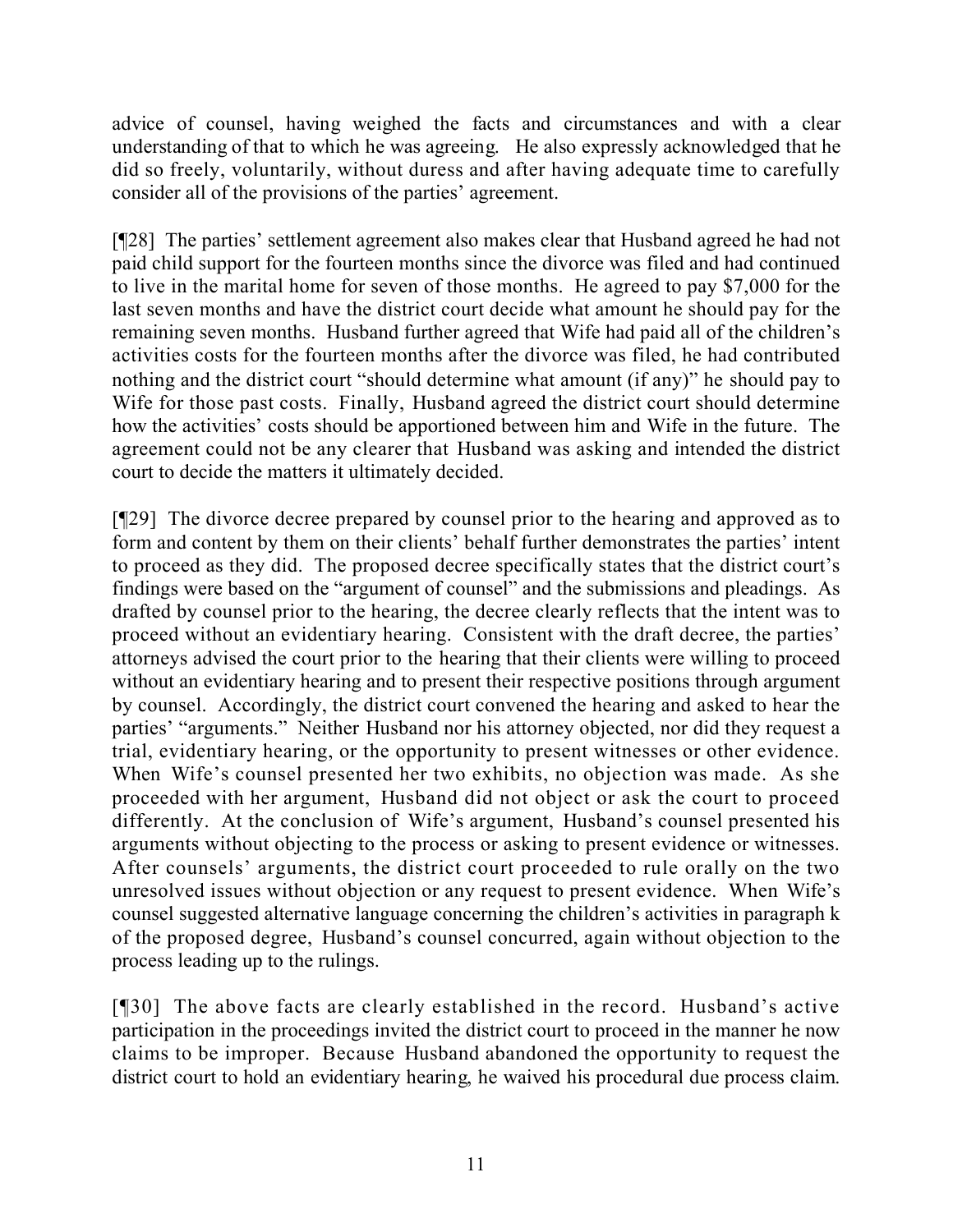As in *Wright*, we will not condone the practice of actively and willingly participating in the proceeding, only to appeal the process when an adverse ruling is the result.

[¶31] Despite his waiver, Husband asserts the district court's ruling cannot stand because § 20-2-308 prohibits the entry of a child support order unless financial affidavits are filed or the court has held a hearing where testimony was received. Because he did not file a financial affidavit and the court did not hear testimony, he claims the child support order must be reversed and the case remanded for an evidentiary hearing.

[¶32] Section 20-2-308 provides in pertinent part as follows:

(a) No order establishing or modifying a child support obligation shall be entered unless financial affidavits on a form approved by the Wyoming supreme court which fully discloses the financial status of the parties have been filed, or the court has held a hearing and testimony has been received.

The statutory language is mandatory—*no* child support order *shall* be entered unless financial affidavits are filed or testimony is received at a hearing. Wife filed a financial affidavit along with the parties' 2009 and 2010 tax returns. Husband did not file a financial affidavit. No testimony was received at the hearing. The child support order was not entered in compliance with the statutory mandate.

[¶33] We faced a similar situation in *JLW v. CAB*, 2010 WY 9, 224 P.3d 14 (Wyo. 2010), a termination of parental rights case where the district court did not order a social study upon the filing of the petition as mandated by statute. At the beginning of trial, father's counsel advised the court that the social study had not been ordered as required by Wyo. Stat. Ann. § 14-2-314 but did not seek a continuance. Instead, counsel suggested that the court proceed with the trial and, if necessary, order a social study after the trial. The court accepted the suggestion and proceeded with the trial. On appeal, father claimed error in the district court's failure to comply with the statute. We held that father waived any objection to the lack of compliance when his counsel asked the court to proceed with trial without the social study.

[¶34] As in *JLW*, we hold that Husband waived his objection to the lack of compliance with § 20-2-308 when he did not file a financial affidavit and agreed to have the district court resolve the limited issues based upon the pleadings, submissions and oral argument. As with his other claims, Husband cannot be heard to complain now about a process that he unequivocally agreed to and participated in without objection.

[¶35] Husband also contends the district court in effect deviated from the presumed child support when it ordered him to pay one-half of the cost of the children's past and future activities and the decree does not contain the required findings to support the deviation.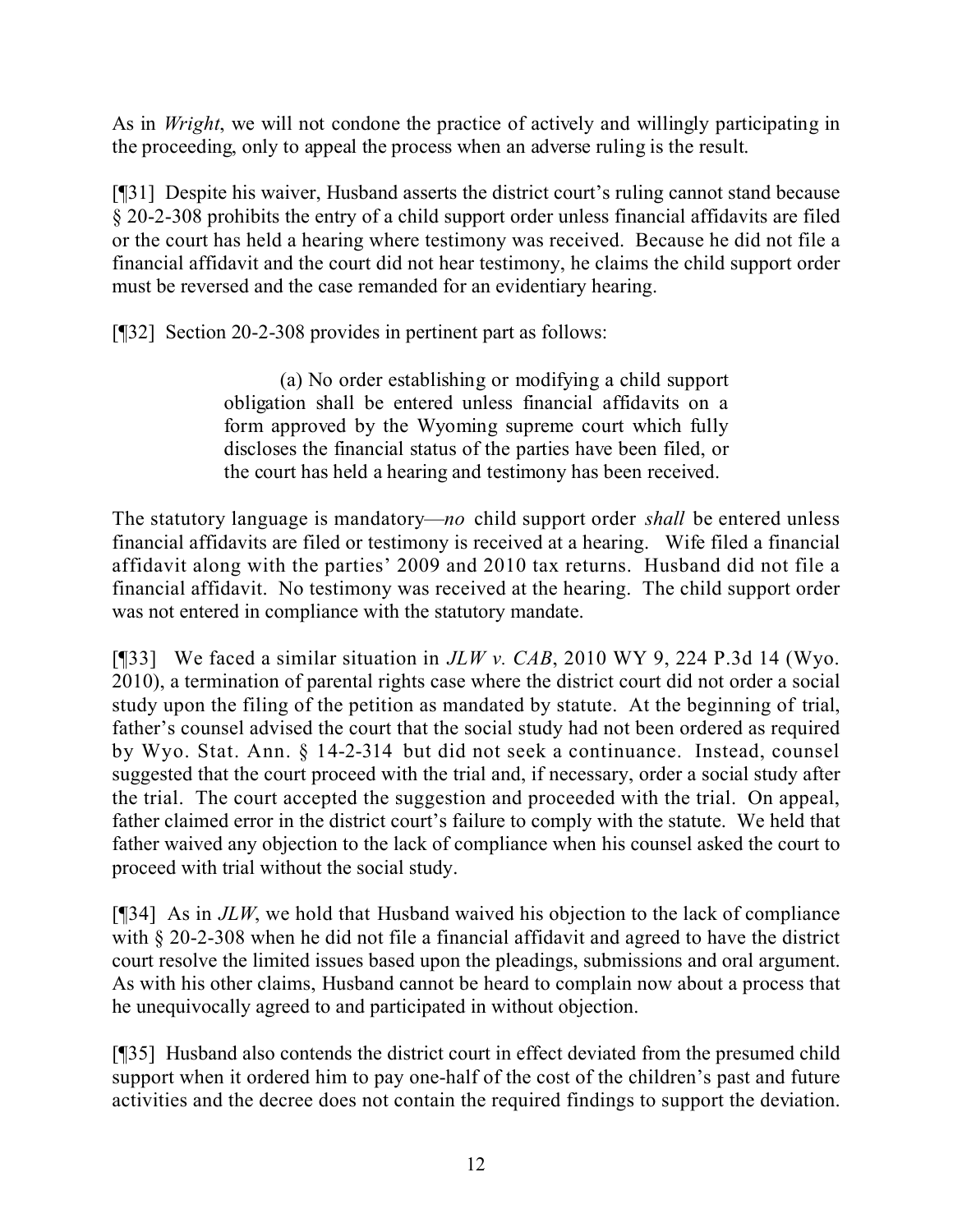Section 20-2-307, which governs deviations from presumptive child support, provides as follows:

> (a) The presumptive child support established by W.S. 20-2-304 shall be rebuttably presumed to be the correct amount of child support to be awarded in any proceeding to establish or modify temporary or permanent child support amounts. Every order or decree providing for the support of a child shall set forth the presumptive child support amount and shall state whether the order or decree departs from that amount.

> (b) A court may deviate from the presumptive child support established by W.S. 20-2-304 upon a specific finding that the application of the presumptive child support would be unjust or inappropriate in that particular case. In any case where the court has deviated from the presumptive child support, the reasons therefor shall be specifically set forth fully in the order or decree. In determining whether to deviate from the presumptive child support established by W.S. 20-2-304, the court shall consider the following factors:

(i) The age of the child;

(ii) The cost of necessary child day care;

(iii) Any special health care and educational needs of the child;

(iv) The responsibility of either parent for the support of other children, whether court ordered or otherwise;

(v) The value of services contributed by either parent;

(vi) Any expenses reasonably related to the mother's pregnancy and confinement for that child, if the parents were never married or if the parents were divorced prior to the birth of the child;

(vii) The cost of transportation of the child to and from visitation;

(viii) The ability of either or both parents to furnish health, dental and vision insurance through employment benefits;

(ix) The amount of time the child spends with each parent;

(x) Any other necessary expenses for the benefit of the child;

(xi) Whether either parent is voluntarily unemployed or underemployed. In such case the child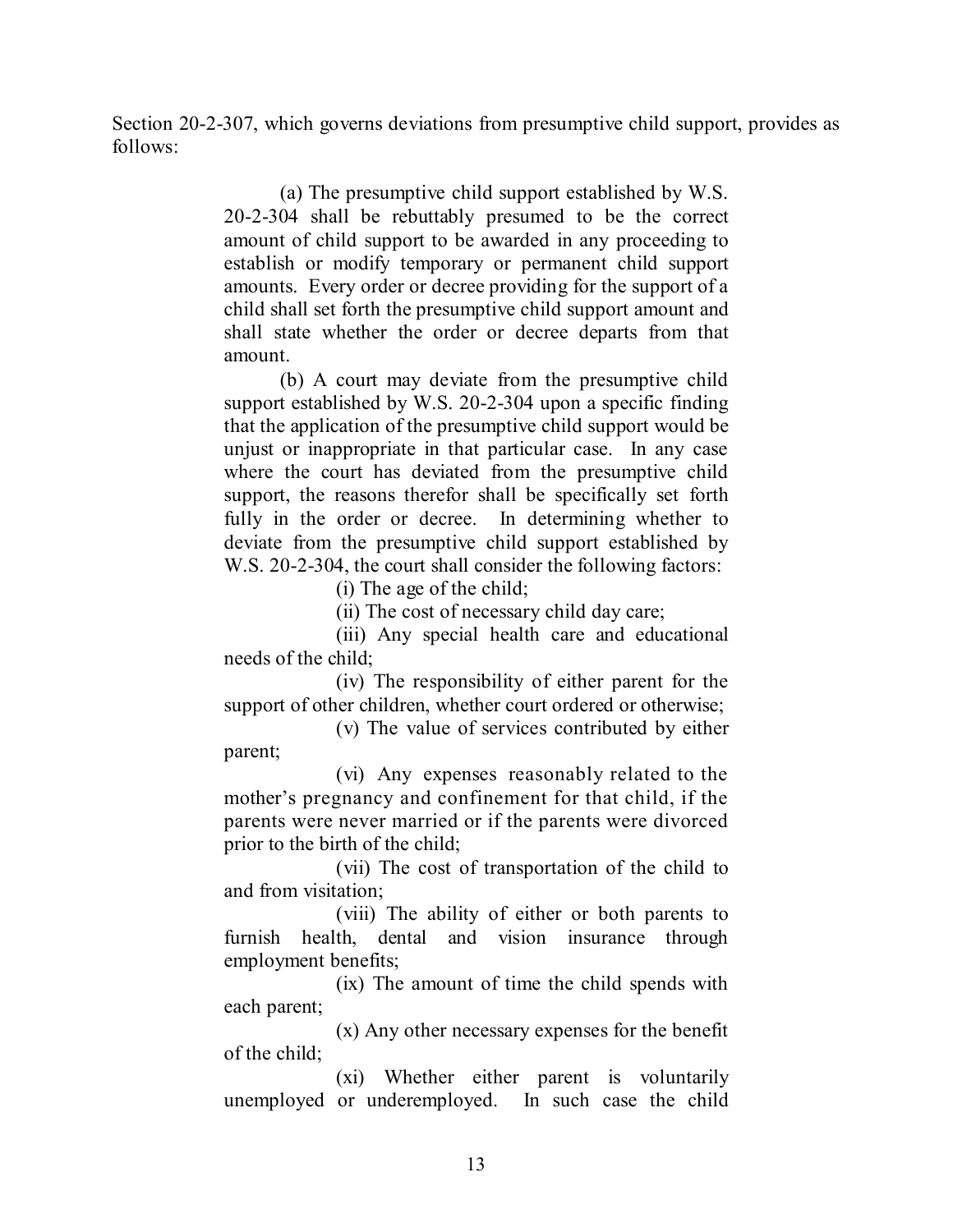support shall be computed based upon the potential earning capacity (imputed income) of the unemployed or underemployed parent. In making that determination the court shall consider:

(A) Prior employment experience and history;

(B) Educational level and whether additional education would make the parent more self-sufficient or significantly increase the parent's income;

(C) The presence of children of the marriage in the parent's home and its impact on the earnings of that parent;

(D) Availability of employment for which the parent is qualified;

(E) Prevailing wage rates in the local area;

(F) Special skills or training; and

(G) Whether the parent is realistically able to earn imputed income.

(xii) Whether or not either parent has violated any provision of the divorce decree, including visitation provisions, if deemed relevant by the court; and

(xiii) Other factors deemed relevant by the court.

[¶36] Pursuant to this provision, a district court is required to state in the decree whether the amount of child support ordered departs from the presumptive amount, make a specific finding that application of the presumptive amount would be unjust or inappropriate, state specifically its reasons for deviating from the presumptive amount and consider the factors enumerated in subsections (i) through (xiii). It is not surprising in this case that the decree does not contain the requisite findings.

[¶37] The parties represented to the district court, at least initially, that they were in agreement that the children's activities costs were, in effect, necessary expenses for the benefit of the children as provided in  $\S 20-2-307(x)$ . The settlement agreement states, "Both parties have been supportive of the minor children participating in these competitive sports since they began in the children's early years and are supportive of the minor children continuing these endeavors . . . ." With that understanding, Husband and Wife asked the court to determine how much of the costs Husband should pay. The decree the parties approved and presented to the district court did not contain the findings required in § 20-2-307. The proposed decree did not treat Husband's share of the costs as a deviation from the presumptive child support, rather it asked the district court literally to fill in the blanks in determining the parties' proportionate share of those costs and how much Husband owed Wife for past costs. Under these circumstances, we reach the same conclusion we reached in addressing Husband's claim concerning the lack of compliance